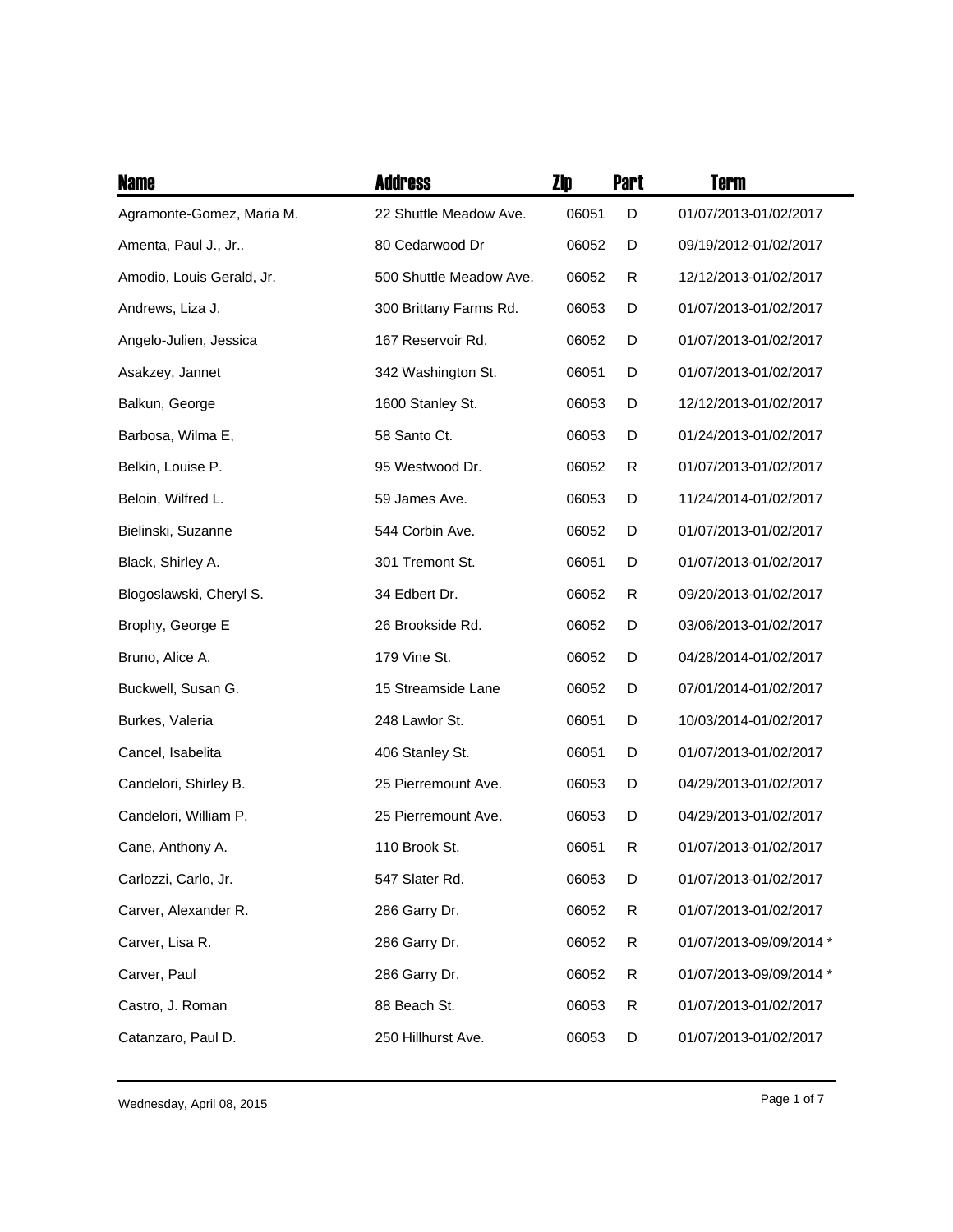| <b>Name</b>                 | <b>Address</b>         | Zip   | <b>Part</b> | <b>Term</b>           |
|-----------------------------|------------------------|-------|-------------|-----------------------|
| Clark, Chester A., Jr.      | 271 Garry Dr.          | 06052 | R           | 01/07/2013-01/02/2017 |
| Clinch, Robert D.           | 272 Stanley St.        | 06051 | D           | 01/07/2013-01/02/2017 |
| Colon, Luz                  | 433 Stanley St.        | 06051 | D           | 01/07/2013-01/02/2017 |
| Contreras, Christian L.     | 137 Lawlor St.         | 06053 | d           | 03/30/2015-01/02/2017 |
| Cooper, Kelt L.             | 316 Barbour Rd.        | 06053 | D           | 04/30/2013-01/02/2017 |
| Cruickshank, David A.       | 321 Roxbury Rd.        | 06053 | D           | 01/07/2013-01/02/2017 |
| Cruz, Evelyn S.             | 74 Black Rock Ave.     | 06052 | D           | 03/04/2013-01/02/2017 |
| Cuin, Francisco O.          | 139 Monroe St.         | 06052 | D           | 01/24/2013-01/02/2017 |
| D'Alfonso, Angelo           | 16 Jones Drive         | 06053 | D           | 08/20/2013-01/02/2017 |
| Danielewicz, Thomas         | 41 Ridgewood Rd.       | 06053 | D           | 10/28/2014-01/02/2017 |
| Davis, Daniel Aaron         | 59 Kim Dr.             | 06053 | R           | 12/07/2013-01/02/2017 |
| Davis, Jody M.              | 359 Steele St.         | 06052 | R           | 01/21/2014-01/02/2017 |
| Davis, Ronald P.            | 280 Brittany Farms Rd. | 06053 | D           | 03/05/2013-01/02/2017 |
| DeGrandis, Barbara          | 292 Monroe St.         | 06052 | D           | 01/07/2013-01/02/2017 |
| DeNigris, Nicholas E.       | 159 Kenwood Dr.        | 06052 | D           | 01/07/2013-01/02/2017 |
| Denuzze, Peter J.           | 56 Westwood Dr.        | 06052 | D           | 01/07/2013-01/02/2017 |
| Domejczyk, Diane            | 137 Kelsey St.         | 06051 | R           | 12/06/2013-01/02/2017 |
| Doran Aiudi, Melissa M.     | 59 Mason Dr.           | 06052 | R           | 01/07/2013-01/02/2017 |
| Dorfman, Kim R. Bazer       | 65 Highland Terrace    | 06053 | D           | 01/07/2013-01/02/2017 |
| Dorsey, Justin R.           | 370 Wooster St.        | 06052 | R           | 12/04/2013-01/02/2017 |
| Dzwonkowski, Edward J.      | 114 Hillcrest Ave.     | 06053 | D           | 01/07/2013-01/02/2017 |
| Edwards, Janice C.          | 178 Bingham St.        | 06051 | D           | 01/07/2013-01/02/2017 |
| Faienza-Hodkevics, Cindy M. | 245 Steele St.         | 06052 | R           | 01/07/2013-01/02/2017 |
| Felth, David E.             | 68 Shuttle Meadow Ave. | 06051 | D           | 09/17/2013-01/02/2017 |
| Fortin, Mark J.             | 78 Linden St.          | 06051 | R           | 01/07/2013-01/02/2017 |
| Gadomski, Richard H.        | 121 Dwight Street      | 06051 | R           | 01/07/2013-01/02/2017 |
| Garcia, Zulma M.            | 395 Brittany Farms Rd. | 06053 | D           | 03/01/2013-01/02/2017 |
| Geragosian, Audrey Honig    | 39 Pendleton Rd.       | 06053 | D           | 01/07/2013-01/02/2017 |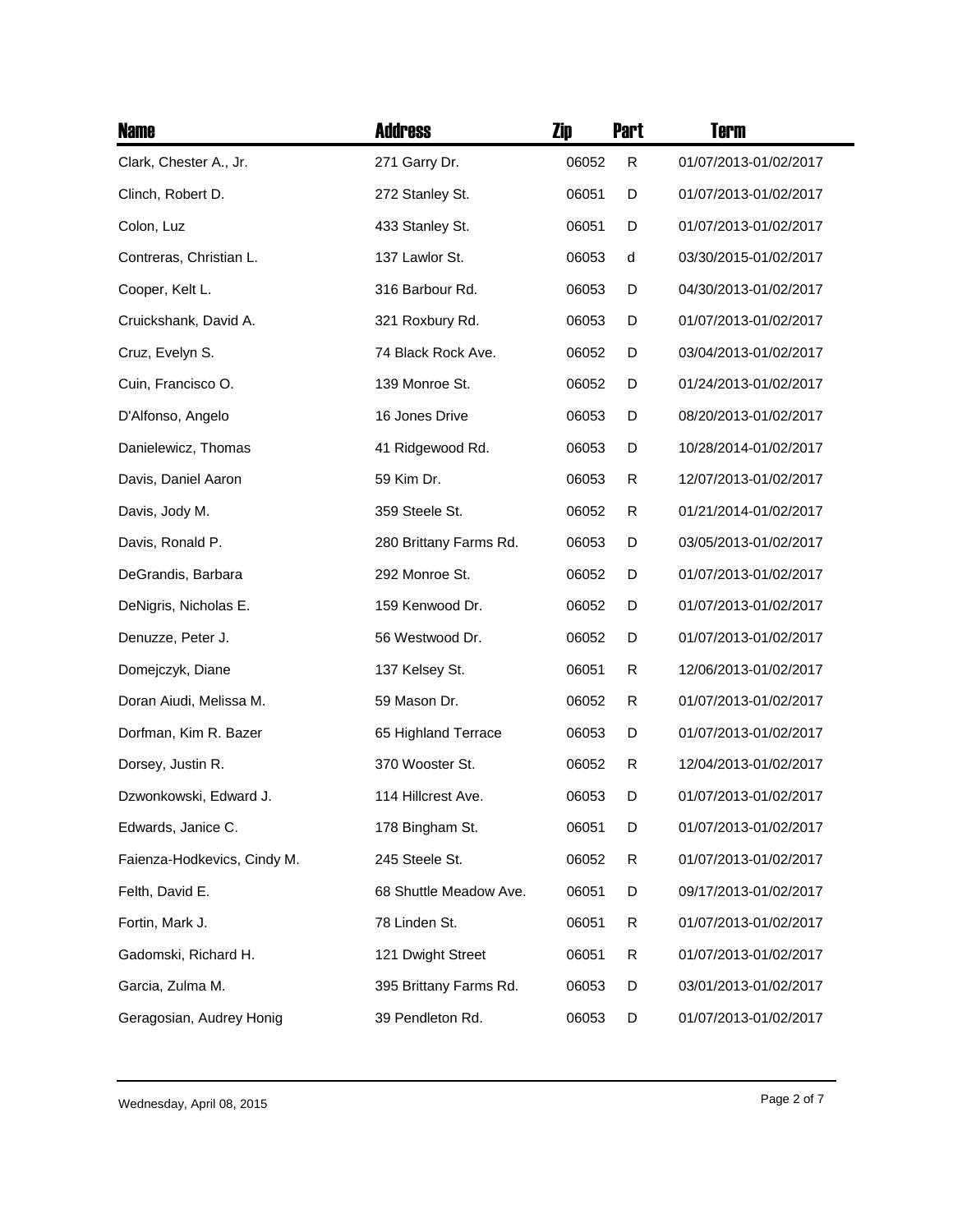| <b>Name</b>                   | <b>Address</b>         | Zip   | <b>Part</b>  | <b>Term</b>           |
|-------------------------------|------------------------|-------|--------------|-----------------------|
| Gerratana, Theresa B.         | 674 Lincoln St.        | 06052 | D            | 01/07/2013-01/02/2017 |
| Goracy, Irene                 | 171 Booth St.          | 06053 | D            | 01/07/2013-01/02/2017 |
| Gorczyca, Eileen              | 584 Black Rock Ave.    | 06052 | R            | 02/13/2013-01/02/2017 |
| Gostin, Peter J.              | 40 Sandy Brook Dr.     | 06053 | R            | 01/07/2013-01/02/2017 |
| Gumbs, Jeffrey A.             | 300 Main St. Unit 509  | 06051 | $\mathsf{R}$ | 09/13/2013-01/02/2017 |
| Halla-Mattingly, Elizabeth M. | 271 Commonwealth Ave.  | 06053 | U            | 09/24/2014-01/02/2017 |
| Hardy, E. Jonathan            | 128 Fulton St.         | 06051 | R            | 01/07/2013-01/02/2017 |
| Harris, Ellwood Joseph        | 163 Oak St.            | 06051 | U            | 09/25/2014-01/02/2017 |
| Hermanowski, Lawrence J.      | 19 Seneca St.          | 06053 | D            | 04/05/2013-01/02/2017 |
| Hudyma, Evelyn F.             | 174 Market St.         | 06051 | D            | 09/17/2013-01/02/2017 |
| Humphrey, Brenda S.           | 263 Rocky Hill Ave.    | 06051 | D            | 01/07/2013-01/02/2017 |
| Ierardi, Deidra M.            | 130 Hazelmere Rd.      | 06053 | D            | 01/07/2013-01/02/2017 |
| Irene, Rosa M.                | 691 Osgood Ave.        | 06053 | D            | 11/25/2014-01/02/2017 |
| Jiantonio, Olga M.            | 44 Eddy Glover Blvd.   | 06053 | D            | 03/01/2013-01/02/2017 |
| Johnson, Jacqueline           | 126 Winthrop St.       | 06052 | D            | 01/07/2013-01/02/2017 |
| Judd, Richard L.              | 119 Ten Acre Rd.       | 06052 | R            | 01/07/2013-01/02/2017 |
| Khachoyan, Peruse E,          | 950 Farmington Ave.    | 06053 | D            | 01/07/2013-01/02/2017 |
| Klotz, Rosemary               | 95 Harrison Street     | 06052 | D            | 01/07/2013-01/02/2017 |
| Krajewski, Barbara D.         | 249 Wasington St.      | 06051 | R            | 01/07/2013-01/02/2017 |
| Kusek, William E.             | 240 Linwood St.        | 06052 | тс           | 01/07/2013-01/02/2017 |
| Kusiak, Robert D.             | 131 Torkum Dr.         | 06053 | R            | 12/04/2013-01/02/2017 |
| Leal, Luisa                   | 196 Winthrop St.       | 06052 | D            | 04/02/2013-01/02/2017 |
| Lebel, Raymond R.             | 50 Bassett St.         | 06051 | D            | 01/07/2013-01/02/2017 |
| Lee, Brian T.                 | 248 Linwood St.        | 06052 | R            | 03/13/2013-01/02/2017 |
| Lopes, Richard P.             | 208 South Mountain Dr. | 06052 | D            | 01/07/2013-01/02/2017 |
| Luchansky, Barbara P.         | 56 Colt St.            | 06052 | R            | 11/14/2014-01/02/2017 |
| Luciano, Bianca A.            | 151 Streamside Lane    | 06052 | D            | 11/25/2014-01/02/2017 |
| Lugli, Gerald Q.              | 390 McClintock St.     | 06053 | D            | 01/07/2013-01/02/2017 |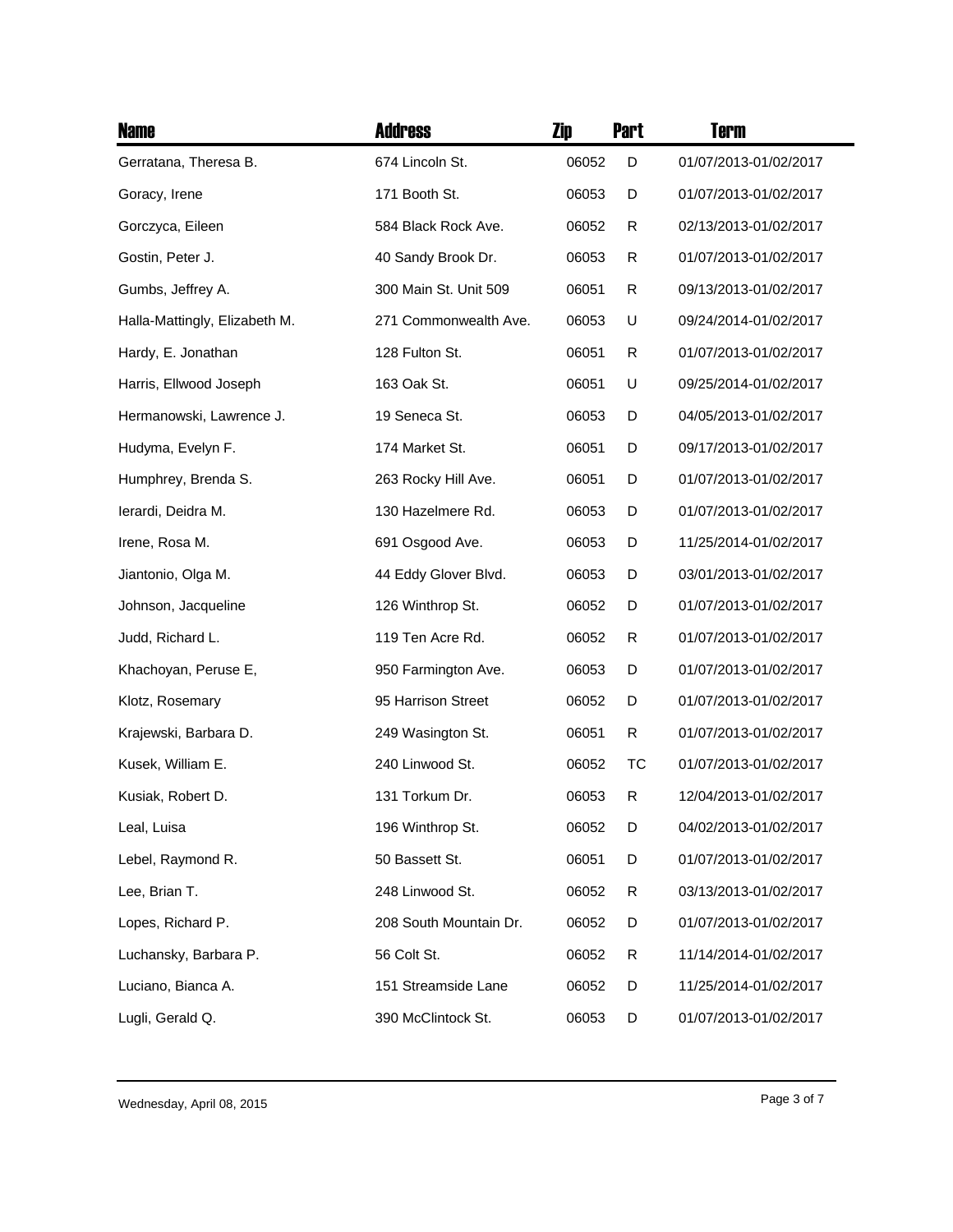| <b>Name</b>              | <b>Address</b>      | Zip   | <b>Part</b> | Term                  |
|--------------------------|---------------------|-------|-------------|-----------------------|
| Magnuszewski, Eva C.     | 95 Governor St.     | 06053 | D           | 01/07/2013-01/02/2017 |
| Malinowski, Donald S.    | 69 Biruta St.       | 06053 | D           | 12/06/2013-01/02/2017 |
| Malinowski, Kenneth A.   | 1928 Stanley St.    | 06053 | U           | 02/14/2013-01/02/2017 |
| Malinowski, Margaret     | 42 Park Place       | 06052 | R           | 09/17/2013-01/02/2017 |
| Malinowski, Mattew D.    | 69 Biruta St.       | 06053 | D           | 12/06/2013-01/02/2017 |
| Martinez, Enid           | 367 LaSalle St.     | 06051 | D           | 01/22/2013-01/02/2017 |
| Mathena, Hunter R.       | 46 Roxbury Rd.      | 06053 | D           | 01/07/2013-01/02/2017 |
| Matthews, Jessy Rf       | 375 South Main St.  | 06051 | D           | 01/22/2013-01/02/2017 |
| McDonald, Casimir G.     | 150 Roxbury Road    | 06053 | D           | 03/18/2014-01/02/2017 |
| McGuire, Nicole          | 17 Woodbine St.     | 06052 | D           | 01/07/2013-01/02/2017 |
| McNamara, John H.        | 56 Brighton St.     | 06053 | D           | 01/07/2013-01/02/2017 |
| McNamara, William J.     | 12 Bunker Hill Rd.  | 06053 | D           | 01/07/2013-01/02/2017 |
| Melecsinsky, John B.     | 133 McClintock St.  | 06053 | D           | 01/07/2013-01/02/2017 |
| Mulrooney, James P.      | 29 Highland Terrace | 06053 | D           | 03/17/2014-01/02/2017 |
| Navedo, Gladys           | 289 Maple St.       | 06051 | D           | 01/07/2013-01/02/2017 |
| Nunez, Jose A.           | 19 Kulper Rd.       | 06051 | D           | 08/20/2013-01/02/2017 |
| O'Brien, Mary M.         | 1894 Stanley St.    | 06053 | D           | 03/06/2013-01/02/2017 |
| Olandt, Carl R.          | 46 Blake Rd.        | 06053 | R           | 01/07/2013-01/02/2017 |
| Olandt, Kathy W.         | 46 Blake Rd.        | 06053 | R           | 01/07/2013-01/02/2017 |
| Orriola, Antonio L.      | 34 Richard St.      | 06053 | U           | 12/05/2013-01/02/2017 |
| Oshana, Peter A.         | 17 Fairview St.     | 06051 | D           | 03/04/2013-01/02/2017 |
| Owczarczyk, Paul         | 52 Hayes St. A2     | 06053 | R           | 09/18/2013-01/02/2017 |
| Pabon, Wilfredo          | 205 Birthwood Dr.   | 06052 | R           | 01/07/2013-01/02/2017 |
| Paris, Pearl Y.          | 192 Kensington Ave. | 06051 | D           | 01/21/2014-01/02/2017 |
| Parisi, Todd F.          | 68 Belmont St.      | 06053 | D           | 01/23/2013-01/02/2017 |
| Passerella, Mary Dawn R. | 46 Blake Rd.        | 06053 | R           | 01/07/2013-01/02/2017 |
| Patterson, Norma D.      | 149 Virginia Ave.   | 06052 | D           | 01/07/2013-01/02/2017 |
| Pawlak, Helena T.        | 149 Vine St.        | 06051 | D           | 01/29/2015-01/02/2017 |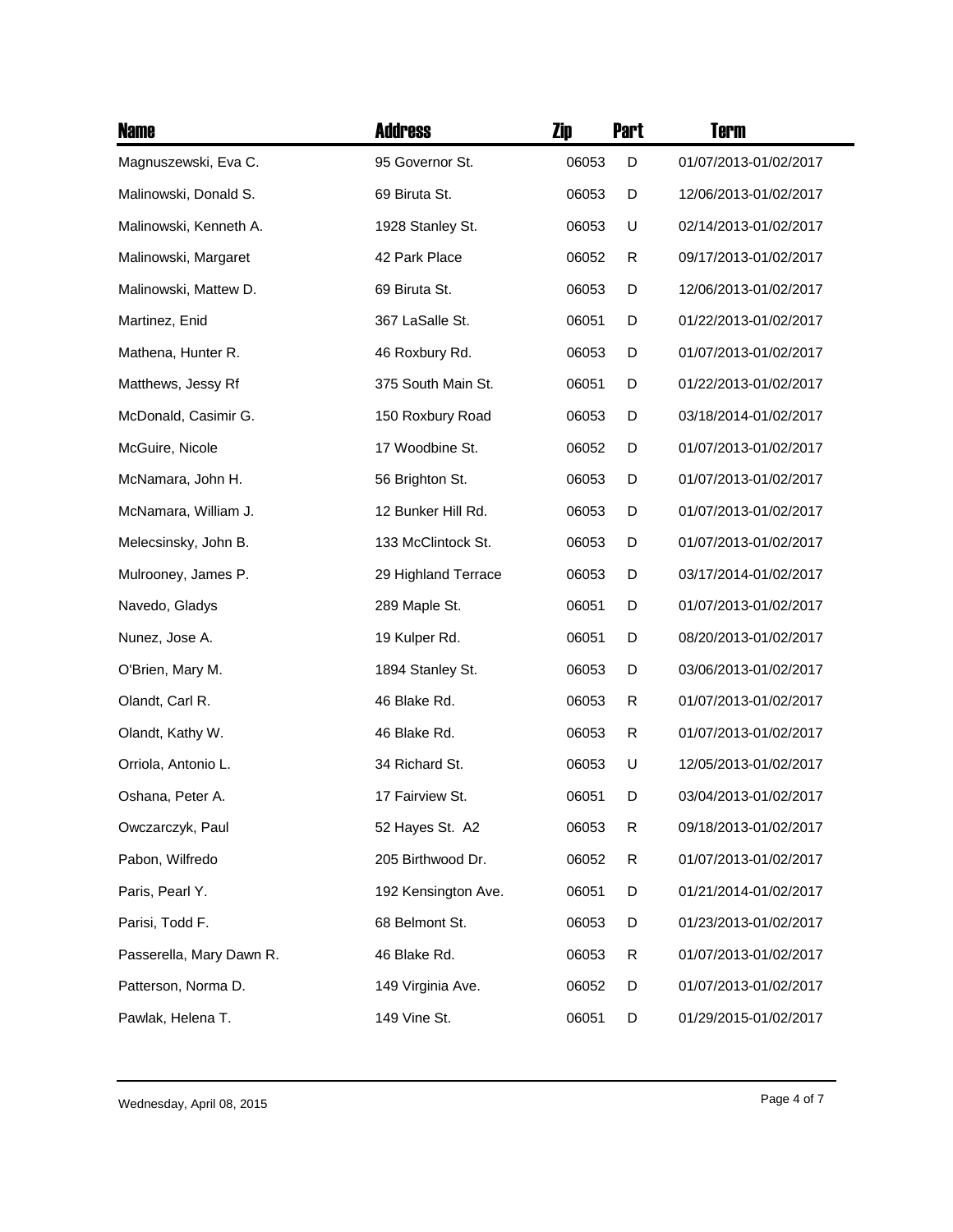| <b>Name</b>                | <b>Address</b>         | Zip   | <b>Part</b> | <b>Term</b>           |
|----------------------------|------------------------|-------|-------------|-----------------------|
| Pawlak, Lucian F.          | 149 Vine St.           | 06052 | D           | 01/07/2013-01/02/2017 |
| Pawlak, Lucian J.          | 149 Vine St.           | 06052 | D           | 01/07/2013-01/02/2017 |
| Pawlak, Sarah V.           | 186 Roslyn Dr.         | 06052 | D           | 01/07/2013-01/02/2017 |
| Perry, Arthur L.           | 40 Cambridge St.       | 06051 | D           | 01/07/2013-01/02/2017 |
| Person, Dennis             | 192 Allen St.          | 06053 | R           | 11/05/2014-01/02/2017 |
| Perugini, Jonathan Michael | 198 Brittany Farms Rd. | 06053 | D           | 11/26/2014-01/02/2017 |
| Pierce, Emma W.            | 534 Church St.         | 06051 | D           | 01/07/2013-01/02/2017 |
| Platosz, Adam              | 37 Olive St.           | 06051 | D           | 01/07/2013-01/02/2017 |
| Platosz, Mike              | 37 Olive St.           | 06051 | D           | 01/24/2013-01/02/2017 |
| Pleines, Robert B.         | 2162 Stanley St.       | 06053 | D           | 01/07/2013-01/02/2017 |
| Puchala, M. Robin          | 50 Market St.          | 06051 | D           | 08/20/2013-01/02/2017 |
| Puskarz, Anthony R., Jr.   | 11 Chamberlain St.     | 06052 | R           | 09/20/2013-01/02/2017 |
| Quinones, Maria            | 62 Malikowski Circle   | 06053 | D           | 03/14/2014-01/02/2017 |
| Radzewicz, Wanda F.        | 25 Cranston Terrace    | 06053 | R           | 01/07/2013-01/02/2017 |
| Rathbun, James E.          | 33 Covington St        | 06053 | D           | 03/30/2015-01/02/2017 |
| Roberts, Kelley P.         | 178 Allen St.          | 06053 | R           | 09/24/2014-01/02/2017 |
| Robinson, Gary J.          | 503 Burritt St.        | 06053 | R           | 01/07/2013-01/02/2017 |
| Robledo, Edgar             | 30 Acorn St.           | 06051 | D           | 01/07/2013-01/02/2017 |
| Robledo, Ruth              | 30 Acorn St.           | 06051 | D           | 01/07/2013-01/02/2017 |
| Rodriguez, Carmelo, Jr.    | 1254 Slater Rd.        | 06053 | R           | 01/07/2013-01/02/2017 |
| Rodriguez, Luz E.          | 44 Jefferson St.       | 06051 | D           | 01/07/2013-01/02/2017 |
| Rodriguez, Nancy           | 1254 Slater Rd.        | 06053 | R           | 01/07/2013-01/02/2017 |
| Rodrique-Baretta, Sharon   | 50 Mill St.            | 06051 | D           | 01/22/2013-01/02/2017 |
| Roman, Tammie M.           | 45 Putnam St.          | 06051 | D           | 07/29/2014-01/02/2017 |
| Salerno, Daniel M.         | 80 Jones Dr.           | 06053 | D           | 01/07/2013-01/02/2017 |
| Salvetti, John D, Jr.      | 502 McClintock St.     | 06053 | D           | 03/01/2013-01/02/2017 |
| Sanchez, Emmanuel R.       | 267 Washington St.     | 06051 | D           | 01/07/2013-01/02/2017 |
| Sanchez, Robert C.         | 269 Washington St.     | 06051 | D           | 01/07/2013-01/02/2017 |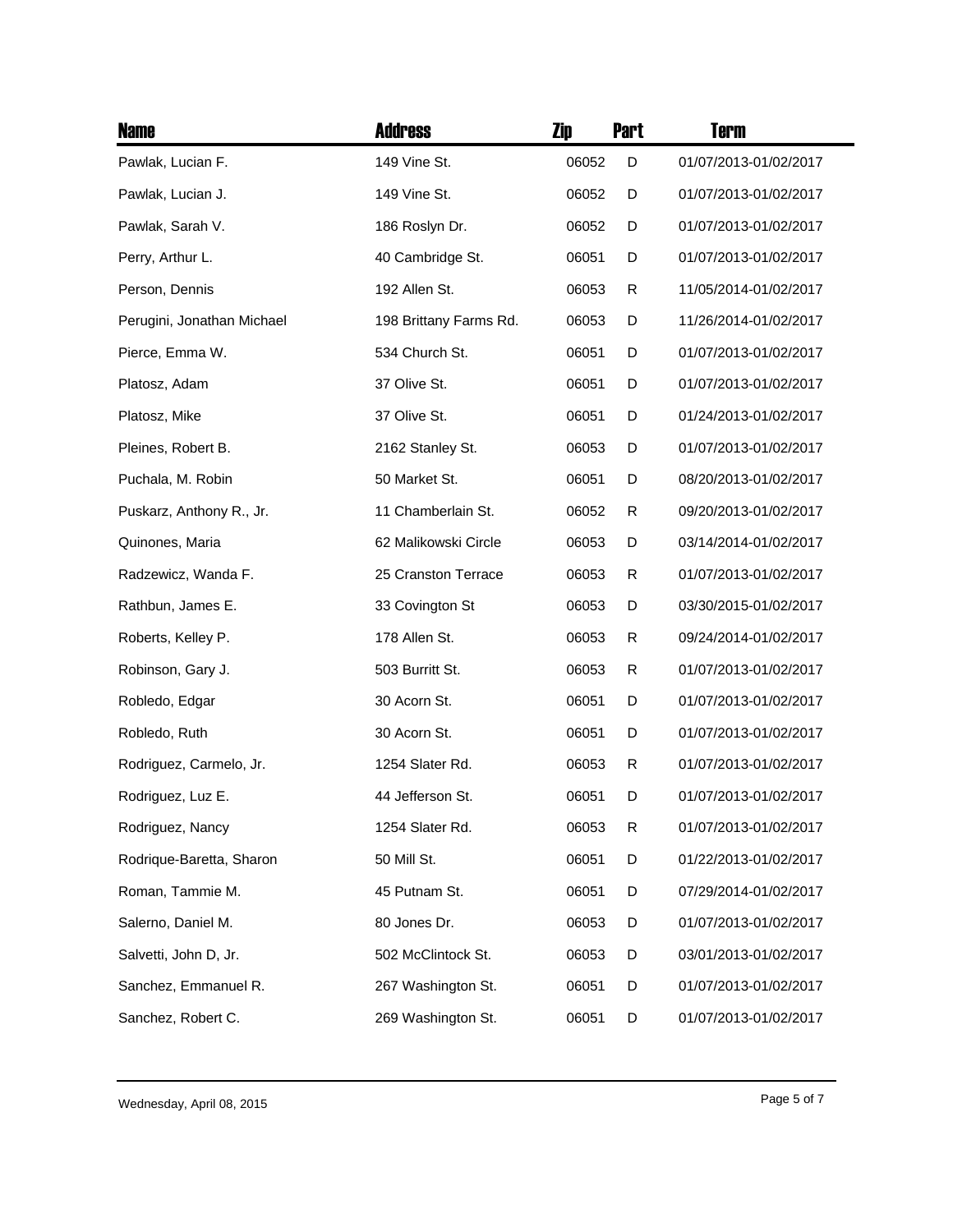| <b>Name</b>                 | <b>Address</b>          | Zip   | <b>Part</b> | Term                  |
|-----------------------------|-------------------------|-------|-------------|-----------------------|
| Sanders, James E., Jr.      | 172 Kensington Ave.     | 06051 | R           | 01/07/2013-01/02/2017 |
| Sanders, James E., Sr.      | 322 Glen St.            | 06051 | R           | 01/07/2013-01/02/2017 |
| Sanders, Mary Lou S.        | 322 Glen St.            | 06051 | R           | 01/07/2013-01/02/2017 |
| Santiago, Francisco A., Sr. | 165 Elam St.            | 06053 | D           | 03/28/2014-01/02/2017 |
| Santiago, Lisa              | 893 Corbin Ave.         | 06052 | R           | 01/07/2013-01/02/2017 |
| Santos, Mario Victor        | 61 Brook St.            | 06052 | D           | 01/22/2013-01/02/2017 |
| Sapieha-Yanchak, Teresa     | 208 South Mountain Dr.  | 06052 | D           | 01/07/2013-01/02/2017 |
| Schwartz, Arnold P.         | 27 Kenwood Dr.          | 06052 | R           | 01/07/2013-01/02/2017 |
| Sgro, Carlos M.             | 136 Maple St.           | 06051 | R           | 01/07/2013-01/02/2017 |
| Sherwood, Phil              | 420 Commonwealth Ave.   | 06053 | D           | 01/07/2013-01/02/2017 |
| Shields, Thomas J.          | 147 Shuttle Meadow Ave. | 06052 | D           | 01/21/2014-01/02/2017 |
| Shilinga, Joe D.            | 20 William St.          | 06051 | R           | 01/07/2013-01/02/2017 |
| Smedley, Robert C.          | 37 Highland Terrace     | 06064 | U           | 12/04/2013-01/02/2017 |
| Smith, Franklin J.          | 40 Chestnut St.         | 06051 | D           | 01/07/2013-01/02/2017 |
| Spano, Nathalie B.          | 9 South Mountain Dr.    | 06052 | D           | 01/07/2013-01/02/2017 |
| Spano, Peter                | 9 South Mountain Dr.    | 06052 | D           | 01/07/2013-01/02/2017 |
| Staranchak, Mark E.         | 8 Fairlane Dr.          | 06053 | R           | 03/14/2014-01/02/2017 |
| Steele, Peter C.            | 170 Oakwood Dr.         | 06052 | R           | 09/12/2013-01/02/2017 |
| Steele, Sean F.             | 29 Dover Rd.            | 06052 | R           | 09/18/2013-01/02/2017 |
| Stepanczak, Irena           | 45 Atlantic St.         | 06053 | D           | 01/07/2013-01/02/2017 |
| Stewart, Erin E.            | 60 Wightman Rd.         | 06052 | R           | 01/07/2013-01/02/2017 |
| Stewart, Timothy T.         | 60 Wightman Rd.         | 06052 | R           | 01/07/2013-01/02/2017 |
| Surratt, Bessie B.          | 626 East Main St.       | 06051 | D           | 03/04/2013-01/02/2017 |
| Swan, Julie L.              | 78 Linden St.           | 06051 | R           | 01/07/2013-01/02/2017 |
| Taricani, Daniel J.         | 154 Lyons Street        | 06052 | U           | 09/11/2014-01/02/2017 |
| Torres, Isabel              | 104 Putnam St.          | 06051 | D           | 01/07/2013-01/02/2017 |
| Torres-Luciano, Eva         | 151 Streamside Lane     | 06052 | D           | 01/07/2013-01/02/2017 |
| Turnrose, Dorothy R.        | 801 Corbin Ave.         | 06052 | R           | 08/20/2013-01/02/2017 |